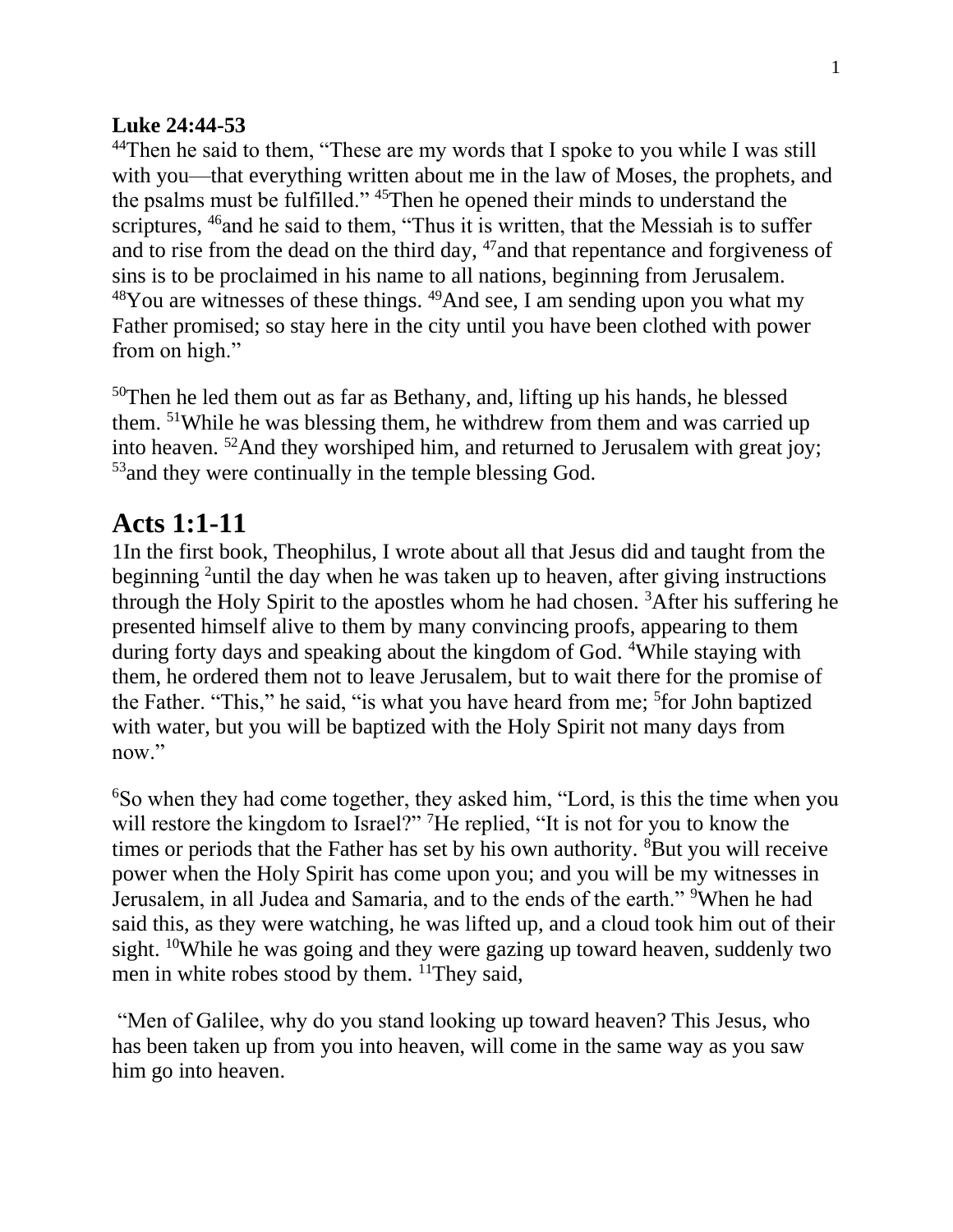## **Sermon**

This morning we celebrate the Ascension of our Lord. Ascension Day was actually on Thursday 40 days after the Resurrection. But the Ascension can be celebrated the Sunday after, which is what we are doing today.

What do we make of the Ascension? For most it is difficult to understand how our Lord rose bodily into the sky. But we don't need to entirely understand how that could happen. What is important is this. Through Christ, humanity has been glorified. There has been a wondrous change. Christ took on flesh to purge the stain of our sin. That flesh in the end was not discarded but departed this earth and somehow incorporated into God.

An ancient hymn puts it this way:

With awe the angels contemplate The wondrous change in man's estate; When flesh had sinned, Flesh purged the stain, And in that Flesh our God now reigns.

There are many ascension paintings - billowing clouds bearing Jesus up as the sun sets in purples and gold. There is a Roman Catholic Church in Kingsport, Tennessee, which features the ascending Christ suspended above its altar, instead of the usual crucifix. Our focus shifts from the suffering Christ to the glorified and risen Christ.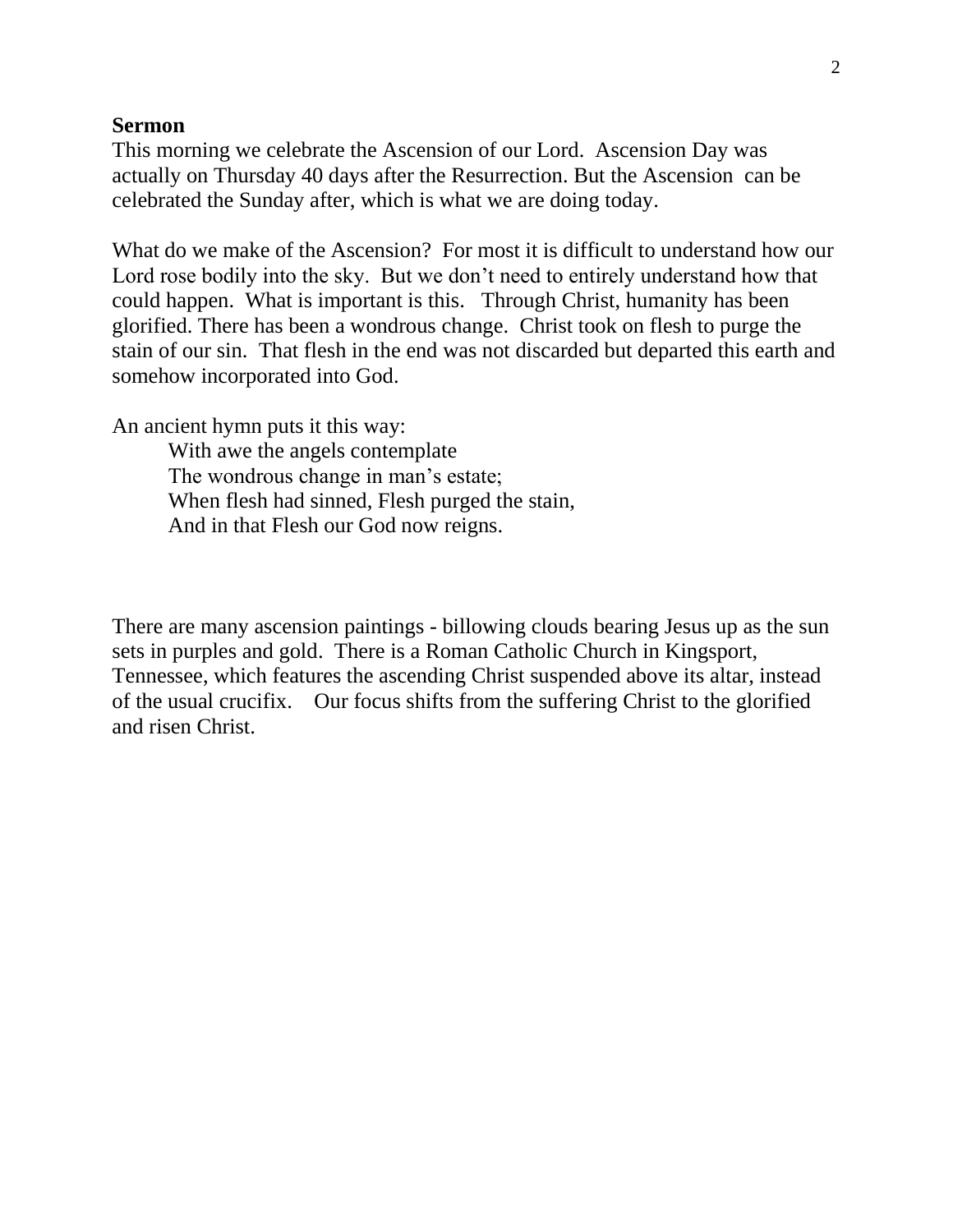

If you go into the Chapel of the Ascension at Walsingham, a famous shrine in England, what stands out is a couple of feet dangling from the ceiling over the altar. Show Here. It is an arresting image. Some laugh. But there is a very old tradition of depicting the Ascension by showing Jesus's feet going into a cloud. So we are not alone; in fact, we are in good company.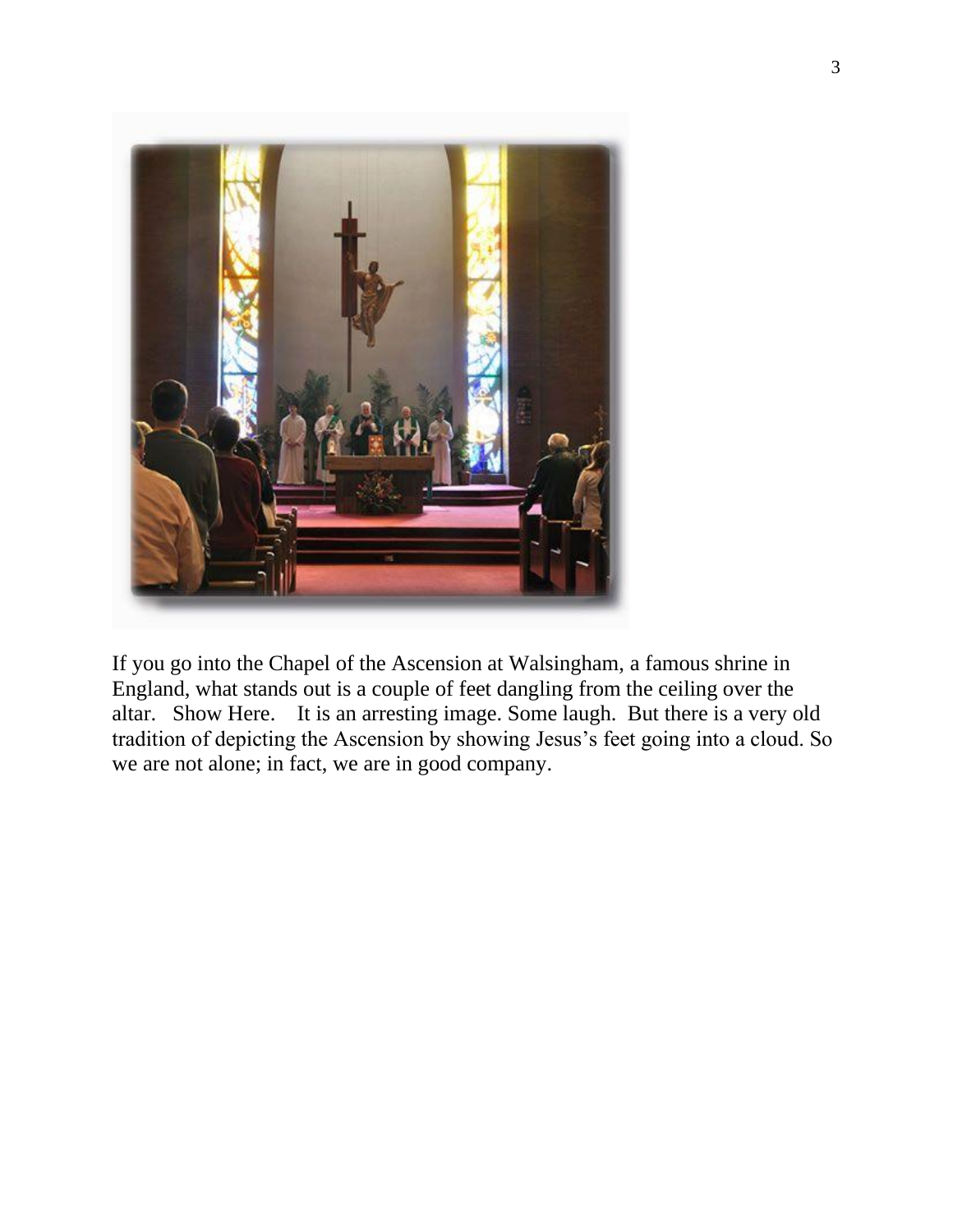

From medieval manuscripts, to the chapel in Walsingham, to Salvador Dali, artists throughout the ages have often depicted this mystery in the life of Jesus, his ascension into heaven, by focusing on his feet. Here are a few: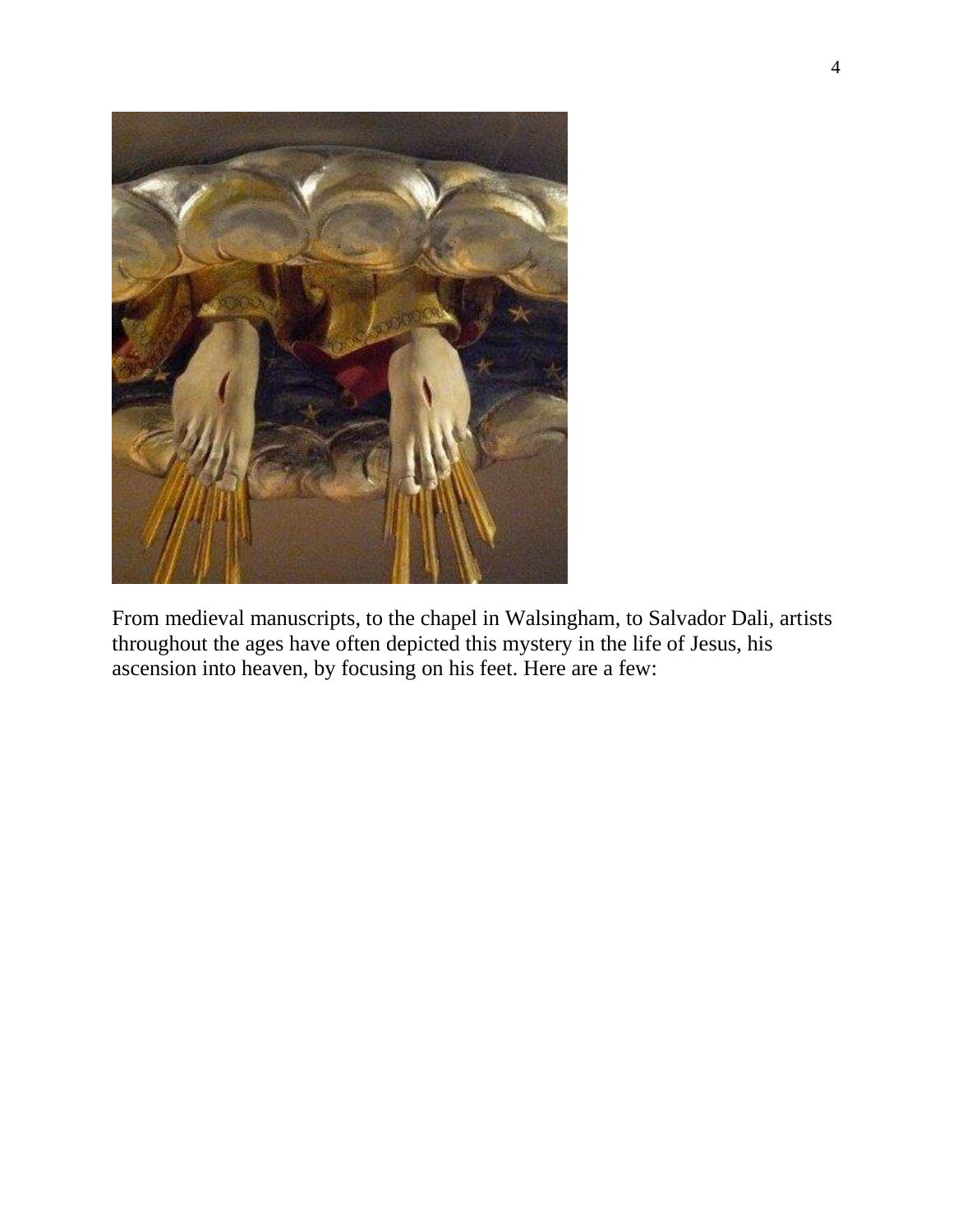

Public Domain The Ascension by Hans von Kulmbach, German, Nuremberg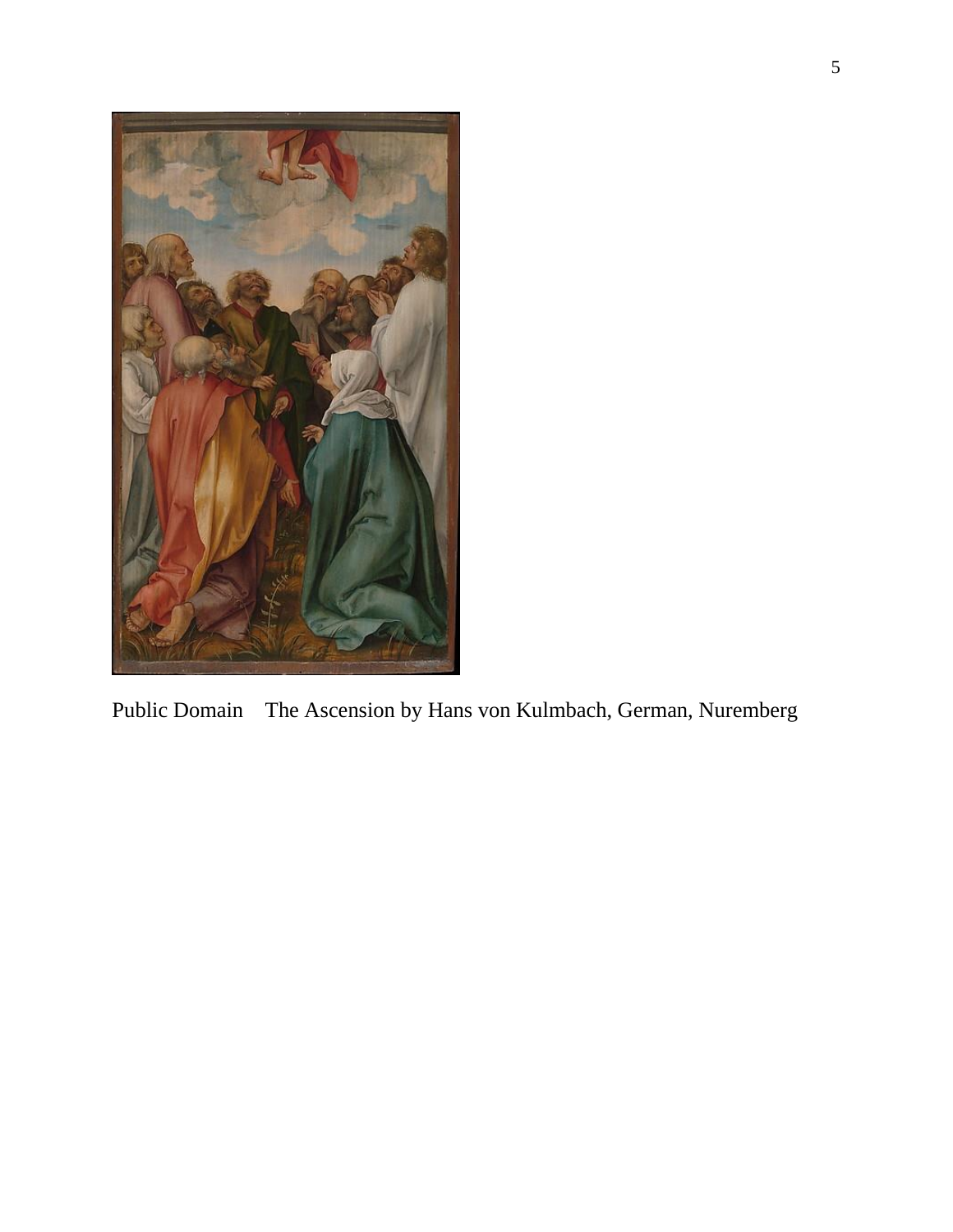

**Public Domain The Ascension by Peter-Paul Rubens Flemish 1658**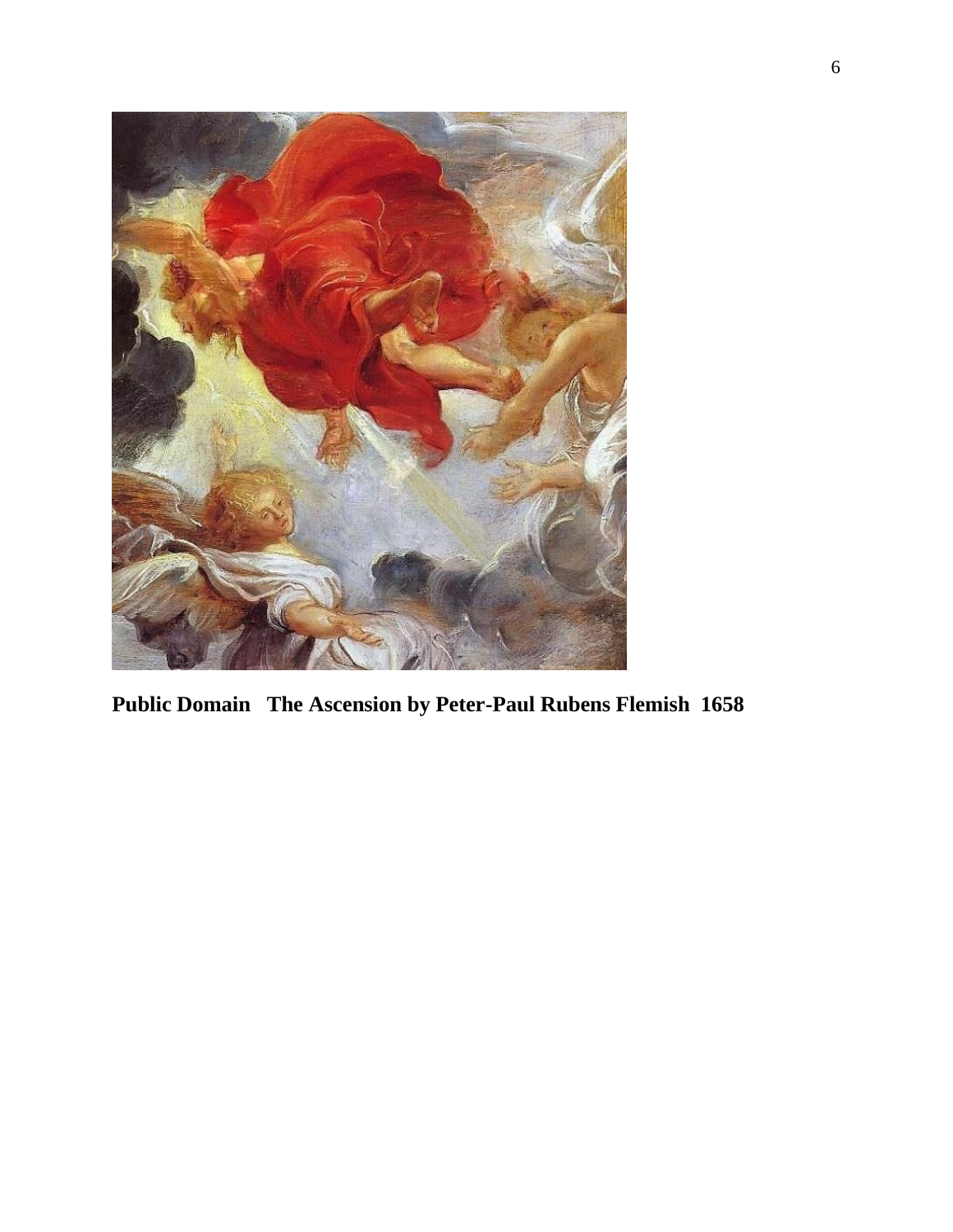

**Public Domain The Ascension by-Salvador Dali, 1958**

Our Lord's head and body have passed into the clouds; entered into the realm of the unknown, and what we are left with is the image of his feet: nail-scarred to remind us that this is a body that has overcome the pains of death; very human, real flesh, and yet entering into a mystery that we can neither see nor fully comprehend.

C S Lewis remarks in *Miracles*, that since Heaven is not 'up there', but possibly imagined as being such by a first-century fisherman, when Jesus did actually have his final leavetaking of this Earth in his physical body, the only way the disciples could describe it was by him ascending, regardless of what actually went on.

At the end of the day, what the Ascension *means*, rather than what precisely *occurred* that day, is that Christ returned to the Father, joining heaven and earth…so that he could unite us with our Maker.. interceding on our behalf. This is what matters most, not the mechanics of a miracle.

From our reading in Acts this morning,

<sup>10</sup>While he was going and they were gazing up toward heaven, suddenly two men in white robes stood by them. <sup>11</sup>They said,

**"Men of Galilee, why do you stand looking up toward heaven?** In other words…no point in being frozen - just get on with it!